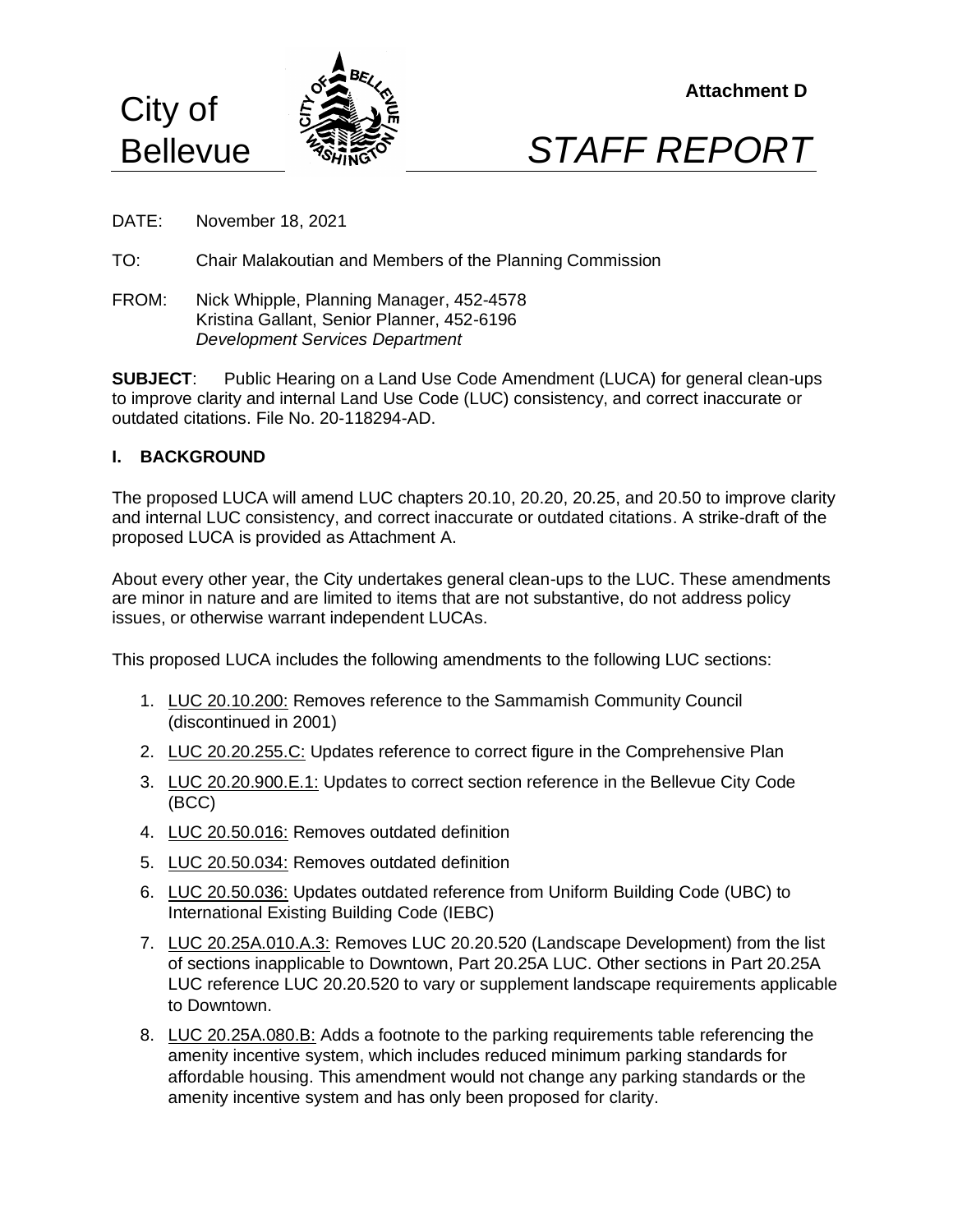Clean-Up Land Use Code Amendment - 20-118294-AD Page 2 of 3

- 9. LUC 20.25A.170.A.8.b: Updates a figure depicting standards for compatible parking structures near urban streetscapes in Downtown for consistency with the text in LUC 20.25A.170.A.8.b.i.
- 10. LUC 20.25P.085.A.3.d: Removes an unintentional restriction for the uses of the entire ground floor, rather than just the uses along the building frontage facing a street identified in LUC 20.25P.090.A.3.

# **II. REVIEW PROCESS**

The proposed LUCA was introduced to the Planning Commission during the October 27 Study Session. During the meeting, the Planning Commission reviewed all components of the proposed LUCA. After discussion, the Planning Commission directed staff to schedule the required public hearing for December 8. The East Bellevue Community Council (EBCC) was introduced to the LUCA during a courtesy public hearing on November 2.

Following the public hearing on December 8, the Planning Commission will be asked to make a recommendation for transmittal to the City Council. The City Council is anticipated to consider the LUCA and the Planning Commission Recommendation at a future meeting. The EBCC will hold a public hearing to make an approval/disapproval decision, consistent with procedural requirements for this legislative item.

# **III. PUBLIC ENGAGEMENT**

### Required Public Notice

The notice required for City Council Legislative Actions (Process IV) is governed by LUC 20.35.415 through 20.35.450. Notice of the LUCA application was published in the Weekly Permit Bulletin on September 16, and availability of the Weekly Permit Bulletin was noticed in the Seattle Times. Notice of the Public Hearing was published in the Weekly Permit Bulletin on November 18, along with availability of this staff report. The notice of public hearing was also provided to members of the EBCC and those individuals who have subscribed to receive these notices and those who have expressed interest on this topic.

#### Department of Commerce Notice

Pursuant to the Washington State Growth Management Act, proposed amendments to the LUC must be sent to the Washington State Department of Commerce to review and comment on the proposed amendments to the LUC. The required notice to the Department of Commerce and the initial draft LUCA were transmitted on October 20, 2021, and a copy of both documents is available for review in the code amendment file. No comments have been received by Commerce as of the date of this report.

#### Public Comments

As of the date of this staff report, staff have not received comments on the draft LUCA.